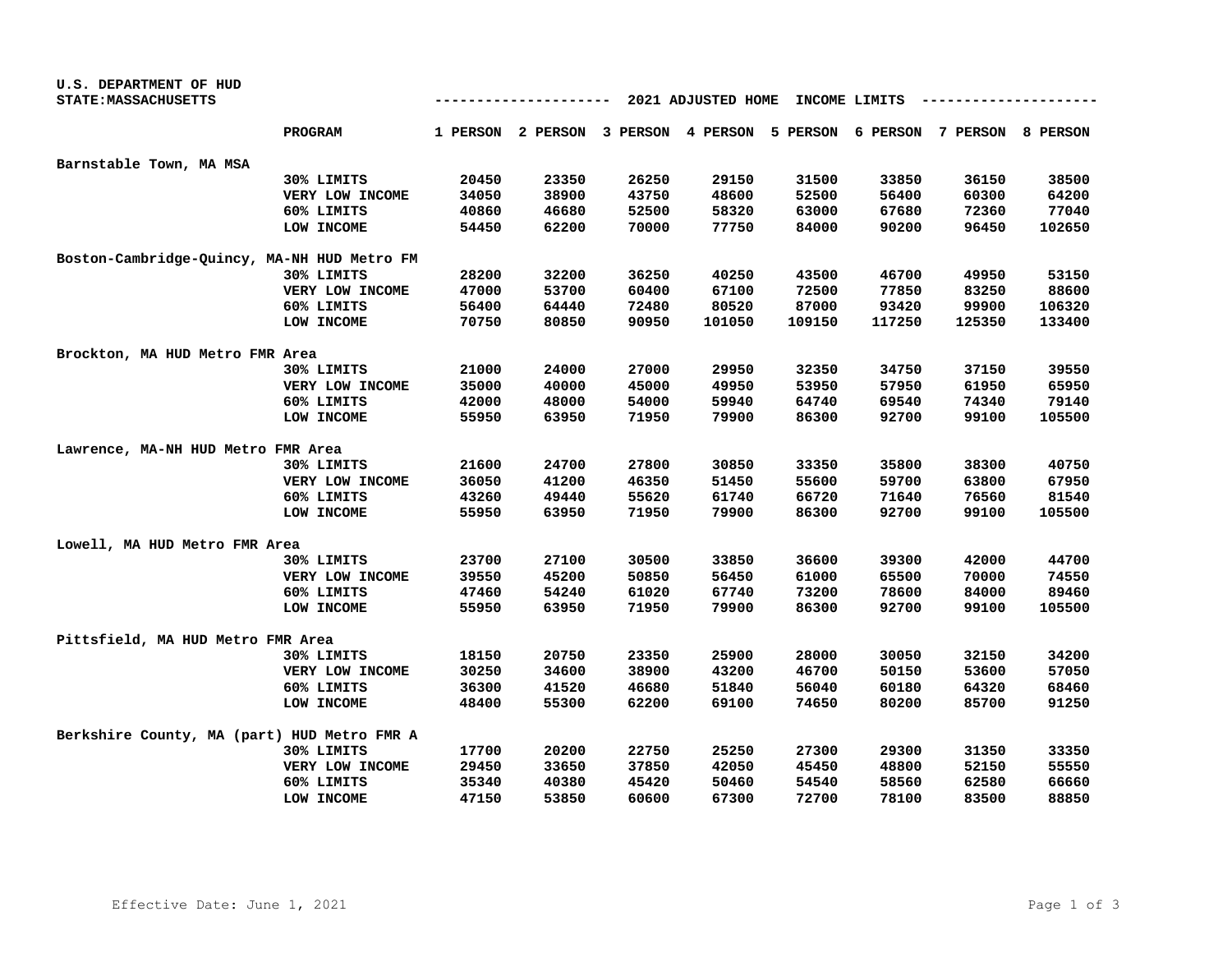| U.S. DEPARTMENT OF HUD                     |                 |       |       |       |                                                                         |       |               |       |        |
|--------------------------------------------|-----------------|-------|-------|-------|-------------------------------------------------------------------------|-------|---------------|-------|--------|
| STATE: MASSACHUSETTS                       |                 |       |       |       | 2021 ADJUSTED HOME                                                      |       | INCOME LIMITS |       |        |
|                                            | <b>PROGRAM</b>  |       |       |       | 1 PERSON 2 PERSON 3 PERSON 4 PERSON 5 PERSON 6 PERSON 7 PERSON 8 PERSON |       |               |       |        |
| Providence-Fall River, RI-MA HUD Metro FMR |                 |       |       |       |                                                                         |       |               |       |        |
|                                            | 30% LIMITS      | 18200 | 20800 | 23400 | 25950                                                                   | 28050 | 30150         | 32200 | 34300  |
|                                            | VERY LOW INCOME | 30300 | 34600 | 38950 | 43250                                                                   | 46750 | 50200         | 53650 | 57100  |
|                                            | 60% LIMITS      | 36360 | 41520 | 46740 | 51900                                                                   | 56100 | 60240         | 64380 | 68520  |
|                                            | LOW INCOME      | 48450 | 55400 | 62300 | 69200                                                                   | 74750 | 80300         | 85850 | 91350  |
| Taunton-Mansfield-Norton, MA HUD Metro FMR |                 |       |       |       |                                                                         |       |               |       |        |
|                                            | 30% LIMITS      | 21000 | 24000 | 27000 | 29950                                                                   | 32350 | 34750         | 37150 | 39550  |
|                                            | VERY LOW INCOME | 35000 | 40000 | 45000 | 49950                                                                   | 53950 | 57950         | 61950 | 65950  |
|                                            | 60% LIMITS      | 42000 | 48000 | 54000 | 59940                                                                   | 64740 | 69540         | 74340 | 79140  |
|                                            | LOW INCOME      | 55950 | 63950 | 71950 | 79900                                                                   | 86300 | 92700         | 99100 | 105500 |
| Easton-Raynham, MA HUD Metro FMR Area      |                 |       |       |       |                                                                         |       |               |       |        |
|                                            | 30% LIMITS      | 26750 | 30600 | 34400 | 38200                                                                   | 41300 | 44350         | 47400 | 50450  |
|                                            | VERY LOW INCOME | 44600 | 50950 | 57300 | 63650                                                                   | 68750 | 73850         | 78950 | 84050  |
|                                            | 60% LIMITS      | 53520 | 61140 | 68760 | 76380                                                                   | 82500 | 88620         | 94740 | 100860 |
|                                            | LOW INCOME      | 55950 | 63950 | 71950 | 79900                                                                   | 86300 | 92700         | 99100 | 105500 |
| New Bedford, MA HUD Metro FMR Area         |                 |       |       |       |                                                                         |       |               |       |        |
|                                            | 30% LIMITS      | 17700 | 20200 | 22750 | 25250                                                                   | 27300 | 29300         | 31350 | 33350  |
|                                            | VERY LOW INCOME | 29450 | 33650 | 37850 | 42050                                                                   | 45450 | 48800         | 52150 | 55550  |
|                                            | 60% LIMITS      | 35340 | 40380 | 45420 | 50460                                                                   | 54540 | 58560         | 62580 | 66660  |
|                                            | LOW INCOME      | 47150 | 53850 | 60600 | 67300                                                                   | 72700 | 78100         | 83500 | 88850  |
| Springfield, MA MSA                        |                 |       |       |       |                                                                         |       |               |       |        |
|                                            | 30% LIMITS      | 17700 | 20200 | 22750 | 25250                                                                   | 27300 | 29300         | 31350 | 33350  |
|                                            | VERY LOW INCOME | 29450 | 33650 | 37850 | 42050                                                                   | 45450 | 48800         | 52150 | 55550  |
|                                            | 60% LIMITS      | 35340 | 40380 | 45420 | 50460                                                                   | 54540 | 58560         | 62580 | 66660  |
|                                            | LOW INCOME      | 47150 | 53850 | 60600 | 67300                                                                   | 72700 | 78100         | 83500 | 88850  |
| Worcester, MA HUD Metro FMR Area           |                 |       |       |       |                                                                         |       |               |       |        |
|                                            | 30% LIMITS      | 20800 | 23750 | 26700 | 29650                                                                   | 32050 | 34400         | 36800 | 39150  |
|                                            | VERY LOW INCOME | 34600 | 39550 | 44500 | 49400                                                                   | 53400 | 57350         | 61300 | 65250  |
|                                            | 60% LIMITS      | 41520 | 47460 | 53400 | 59280                                                                   | 64080 | 68820         | 73560 | 78300  |
|                                            | LOW INCOME      | 55350 | 63250 | 71150 | 79050                                                                   | 85400 | 91700         | 98050 | 104350 |
| Eastern Worcester County, MA HUD Metro FMR |                 |       |       |       |                                                                         |       |               |       |        |
|                                            | 30% LIMITS      | 24650 | 28150 | 31650 | 35150                                                                   | 38000 | 40800         | 43600 | 46400  |
|                                            | VERY LOW INCOME | 41000 | 46850 | 52700 | 58550                                                                   | 63250 | 67950         | 72650 | 77300  |
|                                            | 60% LIMITS      | 49200 | 56220 | 63240 | 70260                                                                   | 75900 | 81540         | 87180 | 92760  |
|                                            | LOW INCOME      | 55950 | 63950 | 71950 | 79900                                                                   | 86300 | 92700         | 99100 | 105500 |